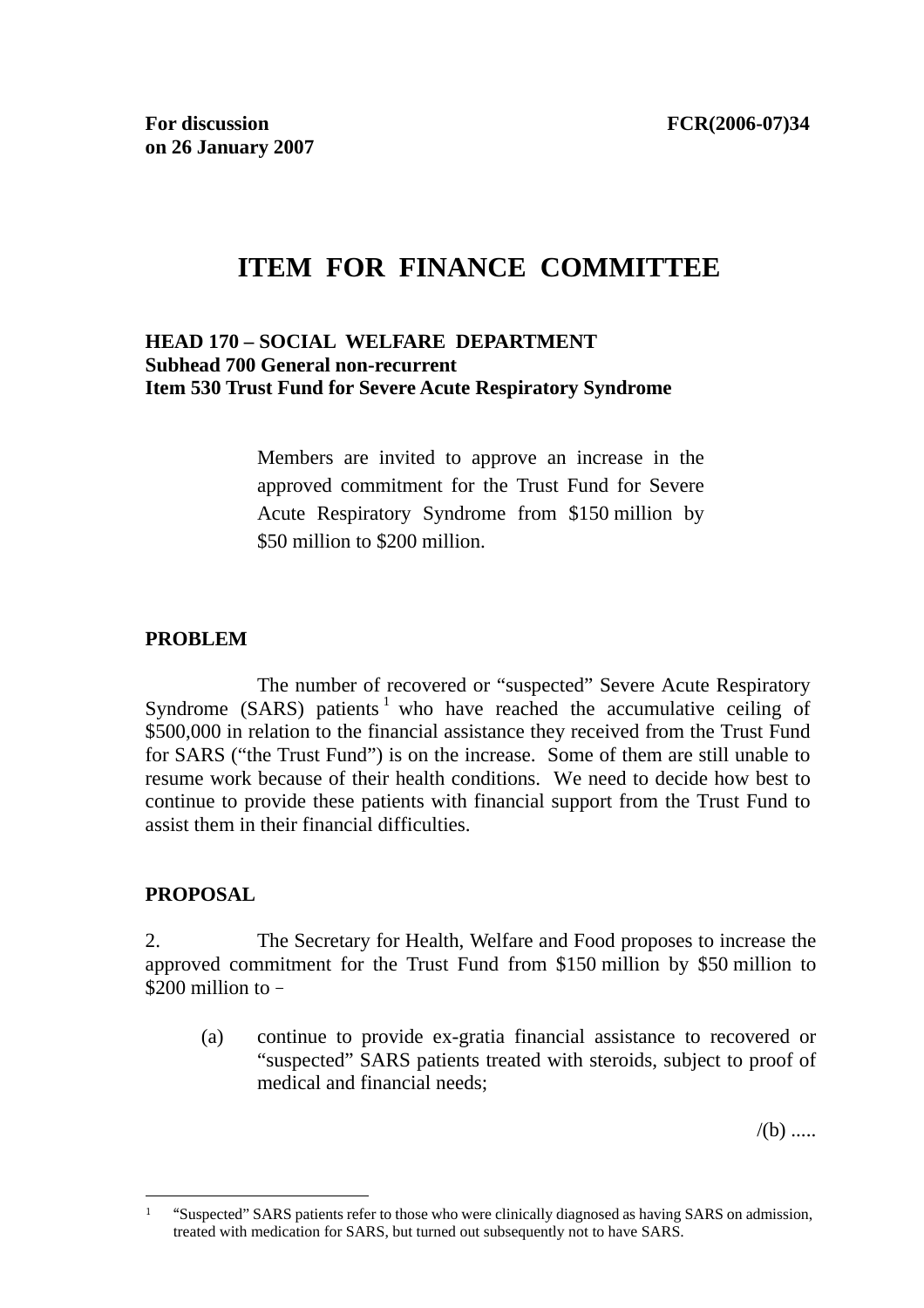- (b) provide further ex-gratia financial assistance to the recovered and "suspected" SARS patients upon their reaching the accumulative assistance ceiling of \$500,000, subject to proof of medical and financial needs and without an accumulative ceiling; and
- (c) without creating any precedent effect for other ex-gratia schemes, make retrospective payments from the Trust Fund for recovered or "suspected" SARS patients who have reached the \$500,000 accumulative ceiling **before** the date of the Finance Committee's (FC's) approval of the increase in commitment (if so approved), such that they would not suffer from any break in assistance since reaching the accumulative ceiling, subject to proof of medical and financial needs from the date they reached the ceiling.

# **JUSTIFICATION**

## *Objectives and Latest Position of the Trust Fund*

3. Following the unique and unprecedented SARS outbreak in Hong Kong from March to June 2003, 1 456 SARS patients have recovered while 299 have died. Deceased SARS patients have left behind dependent family members who need assistance to support their maintenance. Some recovered or "suspected" SARS patients may suffer from dysfunctions<sup>2</sup> and may be in need of assistance to tide them over their financial difficulties. Against this background, the FC approved on 7 November 2003 the establishment of the Trust Fund to provide, on compassionate grounds, special ex-gratia payments to the families of deceased SARS patients; recovered and "suspected" SARS patients (Ref : FCR(2003-04)44).

4. Since the establishment of the Trust Fund three years ago, one-off ex-gratia payments have been provided to families of 185 deceased SARS patients. In accordance with the criteria approved by the FC, no financial eligibility test was conducted on the beneficiaries. As to recovered or "suspected" SARS patients with dysfunctions, monthly assistance has been provided to 634 individuals. So far, 342 persons, i.e. about 54%, have recovered from the SARS-related dysfunctions; 13 have reached the accumulative ceiling of \$500,000, and under the existing rule, they have to cease receiving financial assistance from the Trust Fund. Eight have died and 38 have withdrawn their applications. At present, 233 persons are receiving assistance from the Trust Fund.

 $\frac{1}{2}$  The dysfunctions mainly include Avascular Necrosis (bone degeneration); pulmonary problems; limitations in daily living and activities; physical dysfunction and psychological dysfunction.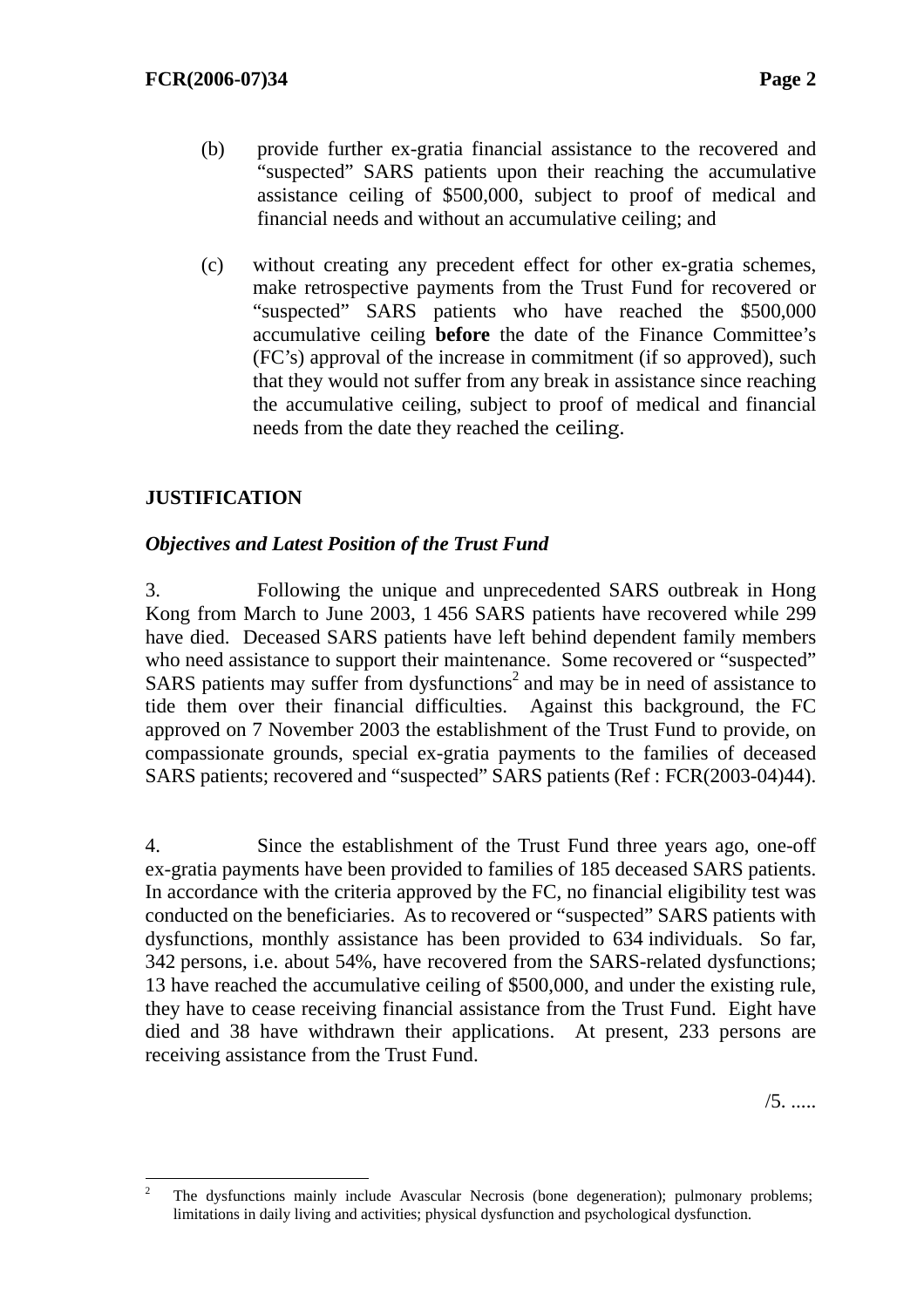5. Of these 233 persons, 67% (156 patients) are receiving Medical Expenditure Assistance<sup>3</sup>. The remaining  $33\%$  (77 patients) are also receiving Monthly Financial Assistance as they have sustained income loss or increase in non-medical expenditure arising from SARS.

6. In sum, a total of 887 applications for Trust Fund assistance have been approved, involving 819 patients at \$135 million. Of these, 253 applications relate to the deceased SARS patients, with an approved amount of \$82 million. The other 634 applications relate to recovered or "suspected" patients and the amount of ex-gratia payment involved so far is \$53 million. The Trust Fund now has a balance of \$15 million.

#### *Need for Continued Assistance*

7. We note that of the 634 beneficiaries from the Trust Fund, over 50% of them have recovered from their dysfunctions and the accumulative assistance they each have drawn from the Trust Fund is below the \$500,000 ceiling. Given the difference in the pace of recovery of individual patients, however, there is a small number of Trust Fund beneficiaries who, upon reaching the accumulative ceiling, have yet to recover from their dysfunctions. All the 13 cases we have on hand fall under this category. We have reviewed their situation. Some of them are still unable to resume work because of their health conditions. Some have to rely on their own savings/resource of their family members for maintenance. Some are depending on the Comprehensive Social Security Assistance (CSSA) Scheme. Some have to change jobs and are earning a reduced income. According to present estimate, about 63 more patients will gradually reach the ceiling in the coming three years. If by then they have yet to recover from their dysfunctions, they may face similar financial predicament.

/8. .....

 $\overline{a}$ 3 Assistance under the Trust Fund to recovered or "suspected" SARS patients is made up of the following two components–

<sup>(</sup>a) the Monthly Financial Assistance, having regard to (i) the income loss/reduction of the patient arising from SARS; and (ii) any justifiable increase of expenditure arising from SARS (which includes any reasonable non-medical expenses incurred by the patients arising from SARS, such as expenditure for domestic helpers for patients who cannot carry out household chores after SARS). The assistance to cover the income loss/reduction in (i) is subject to a cap of 200% of the prevailing Median Monthly Domestic Household Income, while that in (ii) is provided on a reimbursable basis; and

<sup>(</sup>b) the Medical Expenditure Assistance, which covers (i) expenditure for dietary supplement and transport expenses capped at \$1,000 and \$750 per month respectively; and (ii) other justifiable medical expenses reimbursable with reference to the HA rates. The HA has since February 2005 launched a fee waiver scheme to provide SARS patients with life-long free medical services for potential SARS related problems. SARS patients are no longer required to seek reimbursement from the Trust Fund for medical fees relating to the HA. They may continue to seek reimbursement for medical expenses in respect of consultations with private doctors.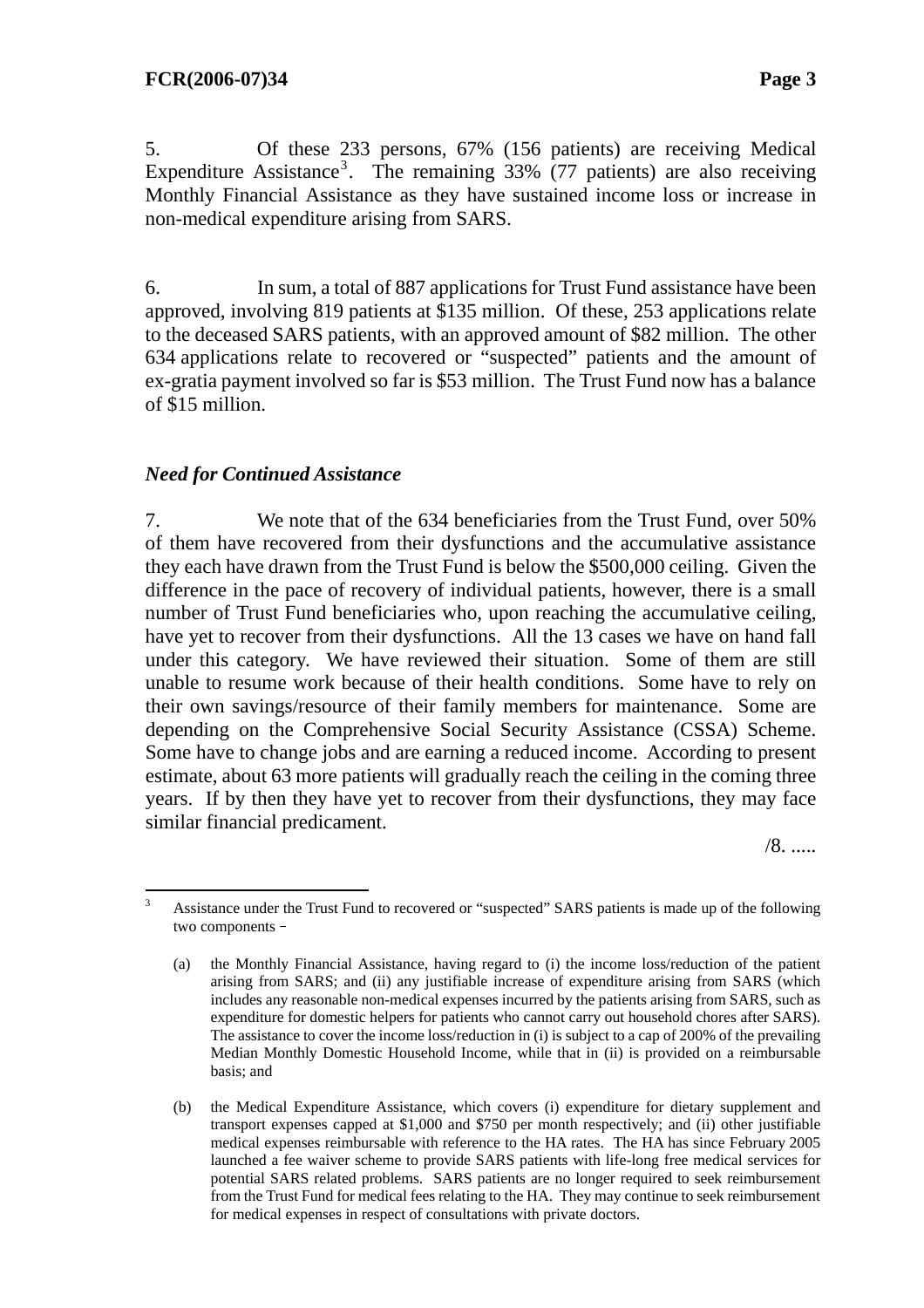8. We consider that there is a need to provide continued assistance to these patients, to give them more time to recover from their dysfunctions, to rehabilitate, and where appropriate be retrained for jobs that may be different from their pre-SARS employment. The extension of assistance to those who have reached the accumulative ceiling subject to the medical and financial needs would be in keeping with the original objective of setting up the Trust Fund, viz. to provide tide-over assistance to SARS patients pending their recovery from the dysfunctions.

9. Also, according to the Hospital Authority's (HA's) assessment, some patients of major diseases may suffer from permanent dysfunctions. As our medical knowledge about SARS and its long-term effects is still limited, we would need to observe the patients for a longer period to ascertain if any of them would similarly suffer from permanent dysfunctions. If so, in the longer term, we may need to consider whether we should provide these patients with financial assistance through a more permanent framework outside the CSSA. In this regard, the HA advises that most of the complications arising from serious illness should have surfaced within five to six years after the patients' discharge from the hospitals. As such, we expect the health conditions of the SARS patients should stabilise in another three years' time, towards end 2009. We would then have more reliable data to decide if there should be some longer term arrangements for patients who, according to HA, will suffer from permanent dysfunctions.

# *Proposal*

10. We propose to adjust the criteria for the Trust Fund to address the needs of those who have reached or will reach the accumulative ceiling under the Trust Fund. Details are set out below.

#### *Continuing the Financial Assistance*

11. We propose to give special consideration to Trust Fund beneficiaries upon their reaching the accumulative ceiling, in enabling them to continue to apply for, and receive from the Trust Fund, further financial assistance. This continued assistance will, as with existing criteria, be subject to periodic medical and financial assessments.

12. We will review the situation of all Trust Fund beneficiaries and decide by the end of 2009 the need for a more permanent scheme outside the CSSA to cater for the needs of those who are assessed by the HA to be suffering from permanent dysfunctions. We will provide interim report to the Legislative Council (LegCo) Panel on Welfare Services, and consult the FC as and when necessary.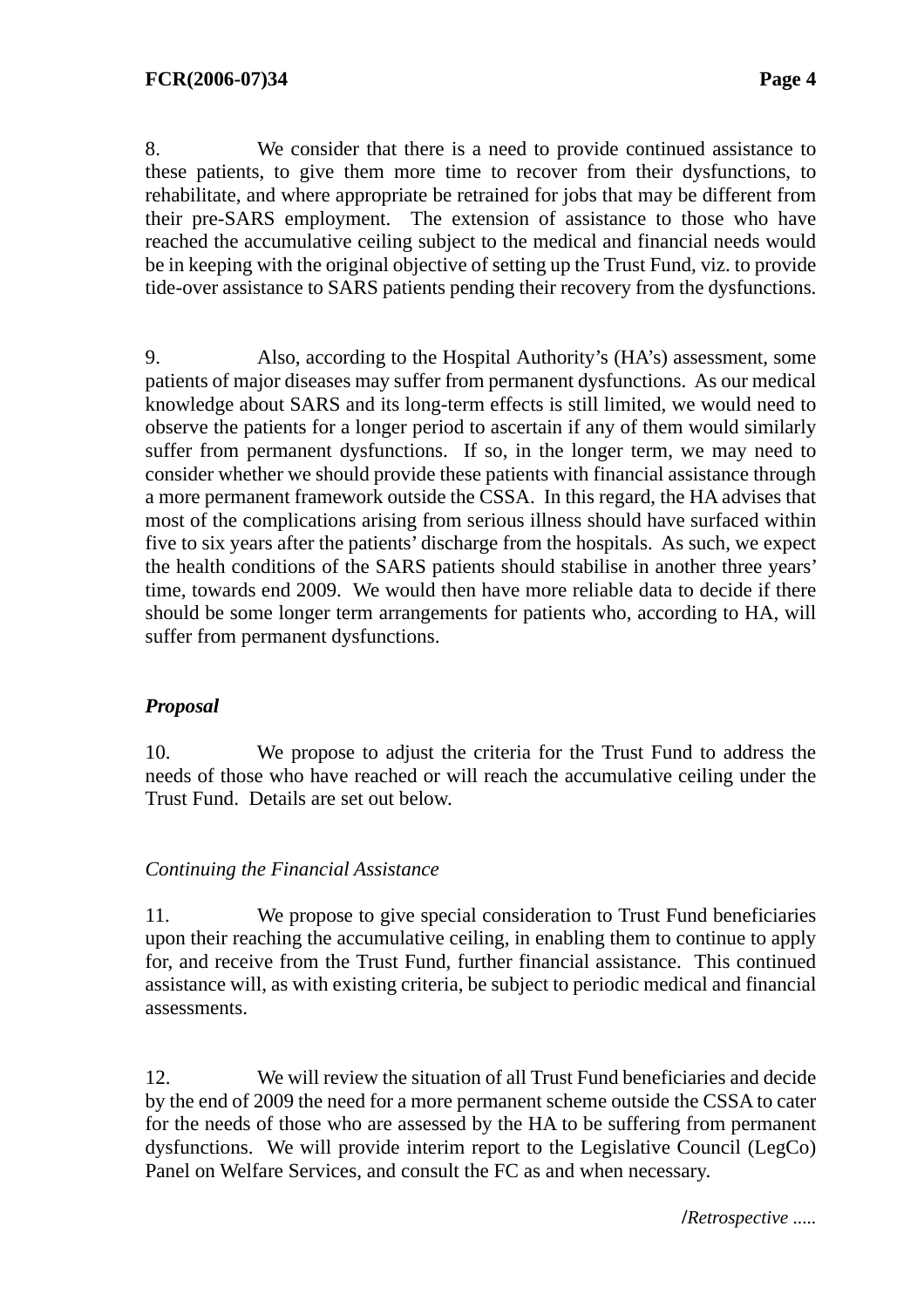## *Retrospective Payments*

13. Subject to the FC's approval to increase the commitment as proposed to top up the Trust Fund, for those SARS patients who have reached the \$500,000 accumulative ceiling **before** the date of such approval, we propose backdating their Trust Fund payments so that they would not suffer from any break in assistance since reaching the \$500,000 ceiling. The retrospective payments, subject to proof of medical and financial needs from the date they reached the ceiling, will be net of the amount of CSSA they might have received.

14. Such a retrospective arrangement is proposed having regard to the unique and unprecedented nature of SARS, and the spirit behind setting up of the Trust Fund. The proposed backdating of financial assistance is justified taking into account the very particular circumstances of the SARS incident, and should not create a precedent for other ex-gratia schemes.

# *Frequency of Medical Assessment*

15. Under the existing arrangement, the HA carries out medical assessments on the patients every six months to ascertain their continued eligibility for Trust Fund assistance. The HA advises that the medical conditions of some of the patients are settling down, and that there may not be significant change as frequently as every six months. Hence, rather than requiring mandatory medical assessments to be conducted every six months to ascertain the continued eligibility of the SARS patients for assistance under the Trust Fund, we propose that we should defer to the medical professionals in the HA to decide on the appropriate frequency of medical assessments on the basis of the health conditions of individual patients. This will allay concerns of the patients over the uncertainty of continual assistance. The frequency of financial reviews will be adjusted accordingly.

#### *Other Arrangements*

16. Other than the changes outlined above, all the existing arrangements set out in FCR(2003-04)44 for setting up the Trust Fund, such as the continued use of the Trust Fund to provide ex-gratia payments to dependent families of deceased SARS patients, the requirements of financial reviews and medical reviews (albeit the frequency may vary as proposed in paragraph 15 above) for all Trust Fund beneficiaries (regardless of whether they have reached the accumulative ceiling of \$500,000) and the types of assistance available to them will remain unchanged following the proposed injection of fund to the Trust Fund.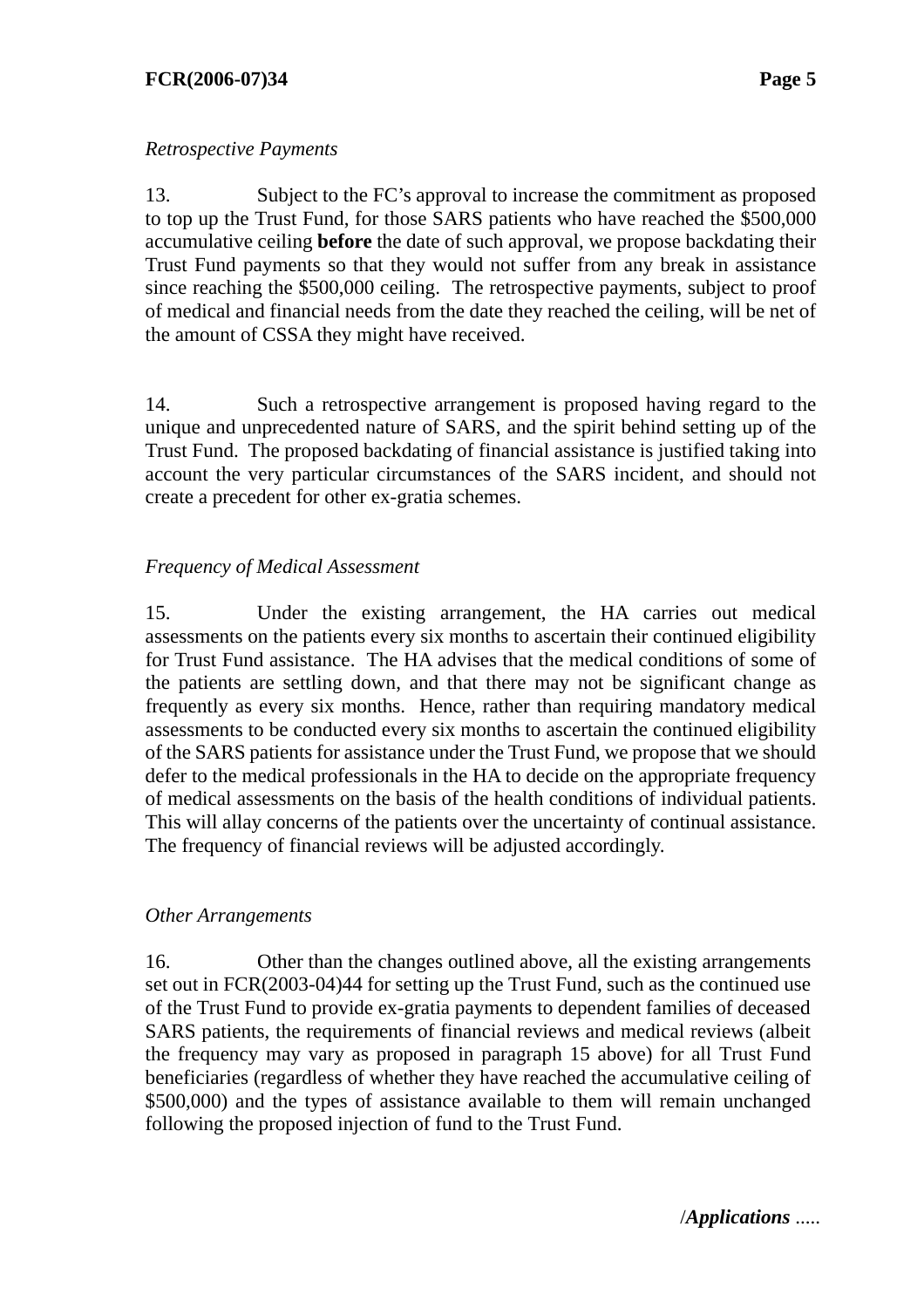## *Applications for Continued Financial Assistance*

17. The Committee on Trust Fund for SARS and the Review Committee on Trust Fund for SARS will continue to respectively process and review applications. As we undertook to the Panel on Welfare Services at the meeting on 8 January 2007, to ensure that financial assistance is provided as expeditiously as possible to those needy SARS patients who have reached the assistance ceiling, we are putting in place advanced administrative arrangements so as to process related applications as a matter of priority once the funding proposal is approved by the FC. We are working towards making disbursements to these SARS patients before the Chinese New Year.

# **FINANCIAL IMPLICATIONS**

18. We are unable to provide a precise estimate on the financial implications arising from the above proposals in the coming three years as much would depend on the number of patients who would remain eligible for Trust Fund assistance. For the purpose of budgeting, we estimate that we would require a maximum amount of \$65 million to provide in the coming three years at least, continued financial assistance to the beneficiaries under the Trust Fund, and those who have reached the accumulative ceiling. The amount is calculated based on the following assumptions–

- (a) the current monthly expenditure to support the existing beneficiaries of the Trust Fund will remain at the same levels and all the patients who have reached or will reach the ceiling will be successful in their new applications; and
- (b) in total, the maximum retrospective payments to the patients who have reached the ceiling will amount to about \$5 million if approval of the FC can be obtained in early 2007.

 $/19.$ ......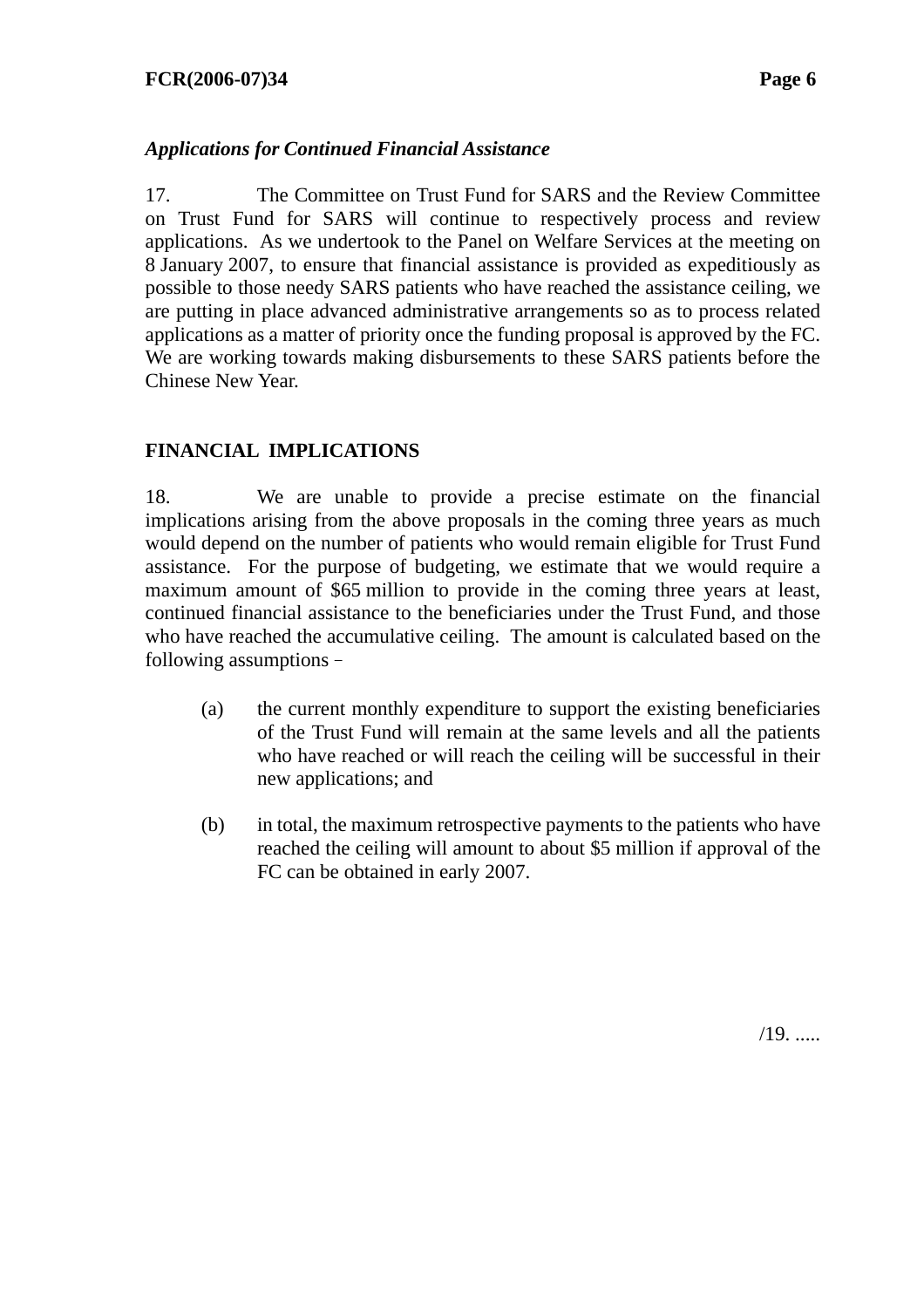|     |                                                                                                     | 2006-07 | 2007-08 | 2008-09<br>\$'million \$'million \$'million | 2009-10<br>\$'million <sup>4</sup> | <b>Total</b><br>\$'million |
|-----|-----------------------------------------------------------------------------------------------------|---------|---------|---------------------------------------------|------------------------------------|----------------------------|
| (a) | Special ex-gratia<br>financial assistance<br>for existing Trust<br>Fund beneficiaries               | 2.56    | 15.36   | 15.36                                       | 15.36                              | 48.64                      |
| (b) | Special ex-gratia<br>financial assistance<br>for the 13 patients<br>who have reached<br>the ceiling | 0.60    | 3.60    | 3.60                                        | 3.60                               | 11.40                      |
| (c) | Retrospective<br>Payments for the<br>13 patients who<br>have reached the<br>ceiling                 | 5       |         |                                             |                                    | 5                          |
|     | <b>Total</b>                                                                                        | 8.16    | 18.96   | 18.96                                       | 18.96                              | 65.04<br>(Say 65)          |

19. A rough estimate on the cash flow projections is as follows–

20. The cash flow for the financial assistance cannot be projected with certainty as much would depend on the number of patients who will recover from their dysfunctions and the timing. The above estimates serve to illustrate the cash flow if the situation of all existing beneficiaries and SARS patients who have reached the accumulative ceiling of \$500,000 remain unchanged in the coming three years.

21. At present, the Trust Fund has a balance of \$15 million. We propose to increase the non-recurrent commitment by **\$50 million** to top up the Trust Fund. The proposed increase is one-off in nature and there are no recurrent implications arising from the proposal.

/**PUBLIC** .....

 $\frac{1}{4}$  To cater for any unforeseen circumstances so as to ensure that there is no break in assistance for the needy SARS patients when we conduct the review and decide by end 2009 the need for a more permanent scheme, we have provided allowance in the financial implications calculations to allow the Trust Fund to continue operation until end March 2010, instead of end December 2009.